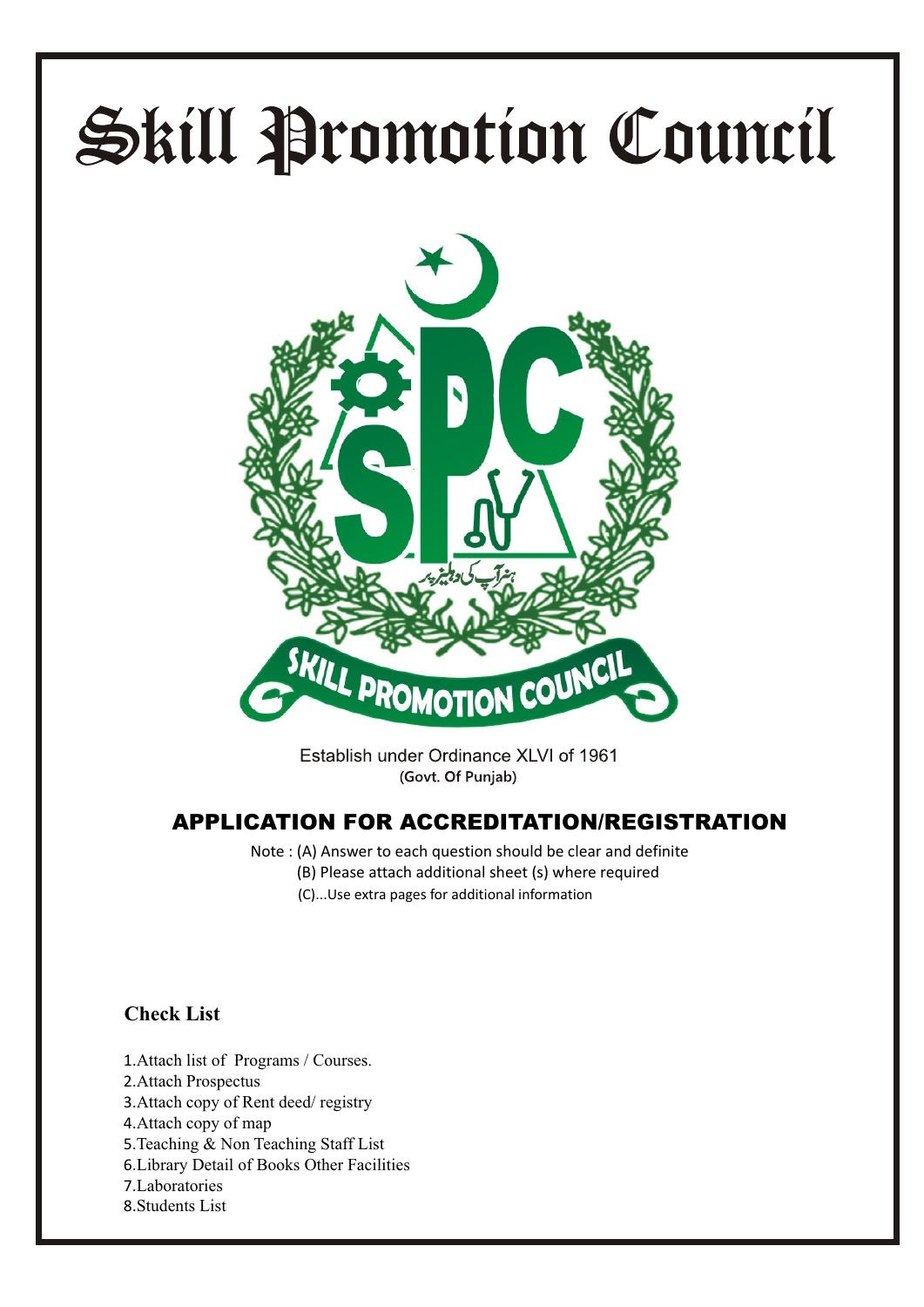#### Subject: **GRANT OF AFFILIATION WITH SKILL PROMOTION COUNCIL**

The application alongwith proforma duly filled is submitted for grant of affiliation to

teach……………............................…………………………………………………………… ………………………………….............................................................................................

...

I solemnly affirm that the facts declared in the application are correct to the best of

my knowledge.

It is requested that affiliation may kindly be granted. The undersigned undertakes to

abide by all rules and conditions laid down by the Skill Promotion Council and to maintain the

record /

Facilities properly.

Yours Sincerely,

Principal \_\_\_\_\_\_\_\_\_\_\_\_\_\_\_\_\_\_\_\_\_\_\_\_\_\_\_\_\_\_\_\_\_\_\_\_\_\_\_\_\_\_\_\_\_\_\_\_\_ \_\_\_\_\_\_\_\_\_\_\_\_\_\_\_\_\_\_\_\_\_\_\_\_\_\_\_\_\_\_\_\_\_\_\_\_\_\_\_\_\_\_\_\_\_\_\_\_\_ Address:

\_\_\_\_\_\_\_\_\_\_\_\_\_\_\_\_\_\_\_\_\_\_\_\_\_\_\_\_\_\_\_\_\_\_\_\_\_\_\_\_\_\_\_\_\_\_\_\_\_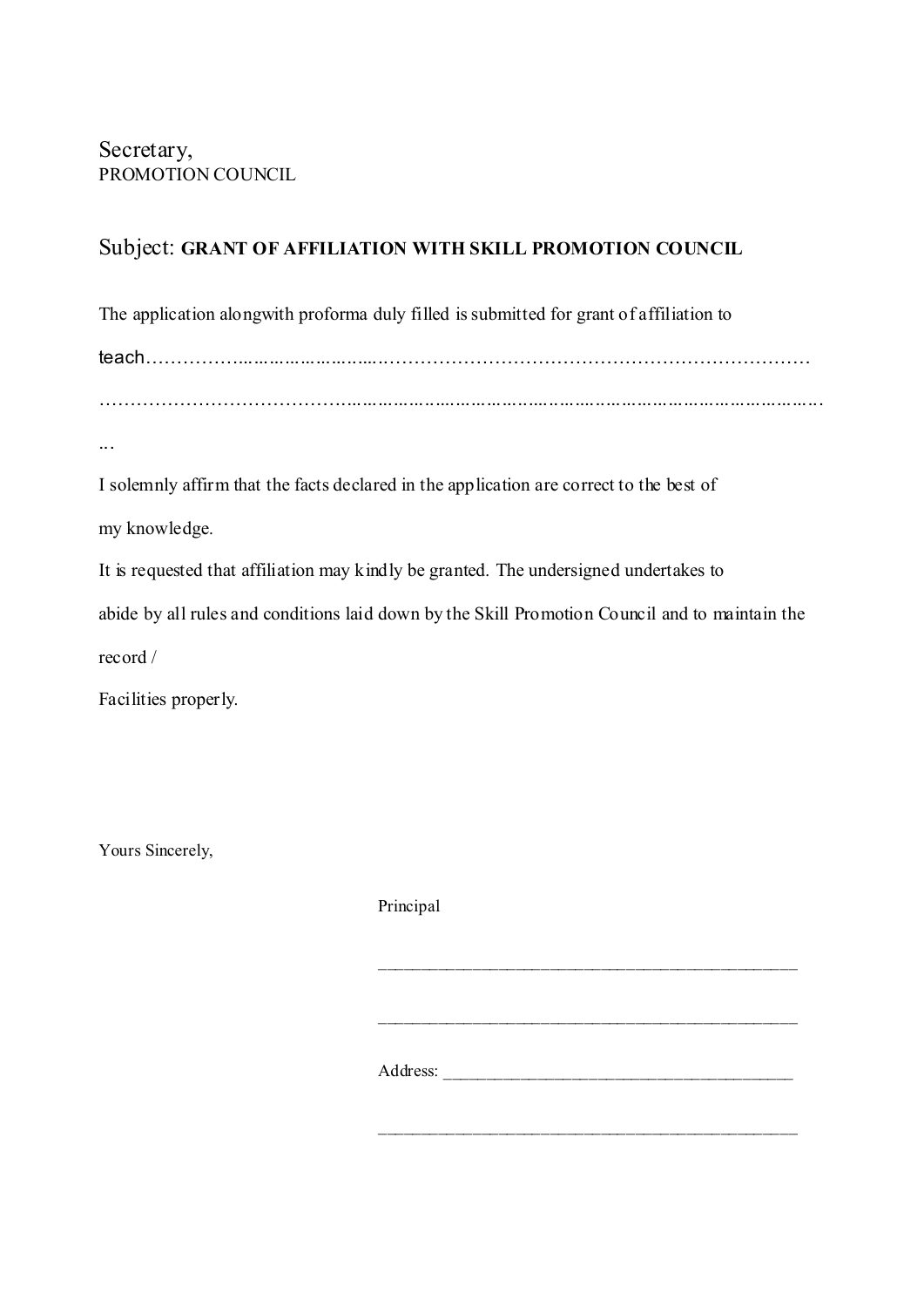#### Secretary, PROMOTION COUNCIL

#### Subject: GRANT OF AFFILIATION Session:

The application alongwith proforma dully filled containing the following requisite information is submitted for grant of affiliation to teach\_\_\_\_\_\_\_\_\_\_\_\_\_\_\_\_\_\_\_\_\_\_\_\_\_.

| 1.  | Name of Institution                      |                                                                                                                                |
|-----|------------------------------------------|--------------------------------------------------------------------------------------------------------------------------------|
| 2.  | <b>Postal Address</b>                    |                                                                                                                                |
| 3.  | Phone / Fax                              |                                                                                                                                |
| 4.  | <b>Email Address</b>                     |                                                                                                                                |
| 5.  | Program/ Courses applied for affiliation | Attach list of Program/Courses. Ann-A                                                                                          |
| 6.  | Prospectus                               | Attach Prospectus                                                                                                              |
| 7.  | <b>Building</b>                          | Attach copy of Rent deed/registry Ann-B                                                                                        |
| 8.  | Owned/rented Total area Covered area     | Attach copy of map Ann-C                                                                                                       |
| 9.  | Teaching Staff                           | Attach detail Ann-D                                                                                                            |
| 10. | Non-Teaching Staff                       | Attach list Ann-E                                                                                                              |
| 11. | Library Detail of Books Other Facilities | Attach detail Ann-F                                                                                                            |
| 12. | Laboratories                             | Attach detail Ann-G                                                                                                            |
| 13. | <b>Students</b>                          | $\mathbf{i}$ .<br>Total No. of students enrolled in the<br>institution<br>ii.<br>ii. Enrolment of students level-wise<br>Ann-H |
| 14. | Institution Pictures (4 x 6)             | i. Front Side<br>ii. Entry Side<br>iii. Labs<br>iv. Library                                                                    |

I solemnly affirm that the facts declared in the application are correct to the best of my knowledge. It is requested that affiliation may kindly be granted. The undersigned under takes to abide by all rules and conditions laid down by the University and to maintain the record/ facilities properly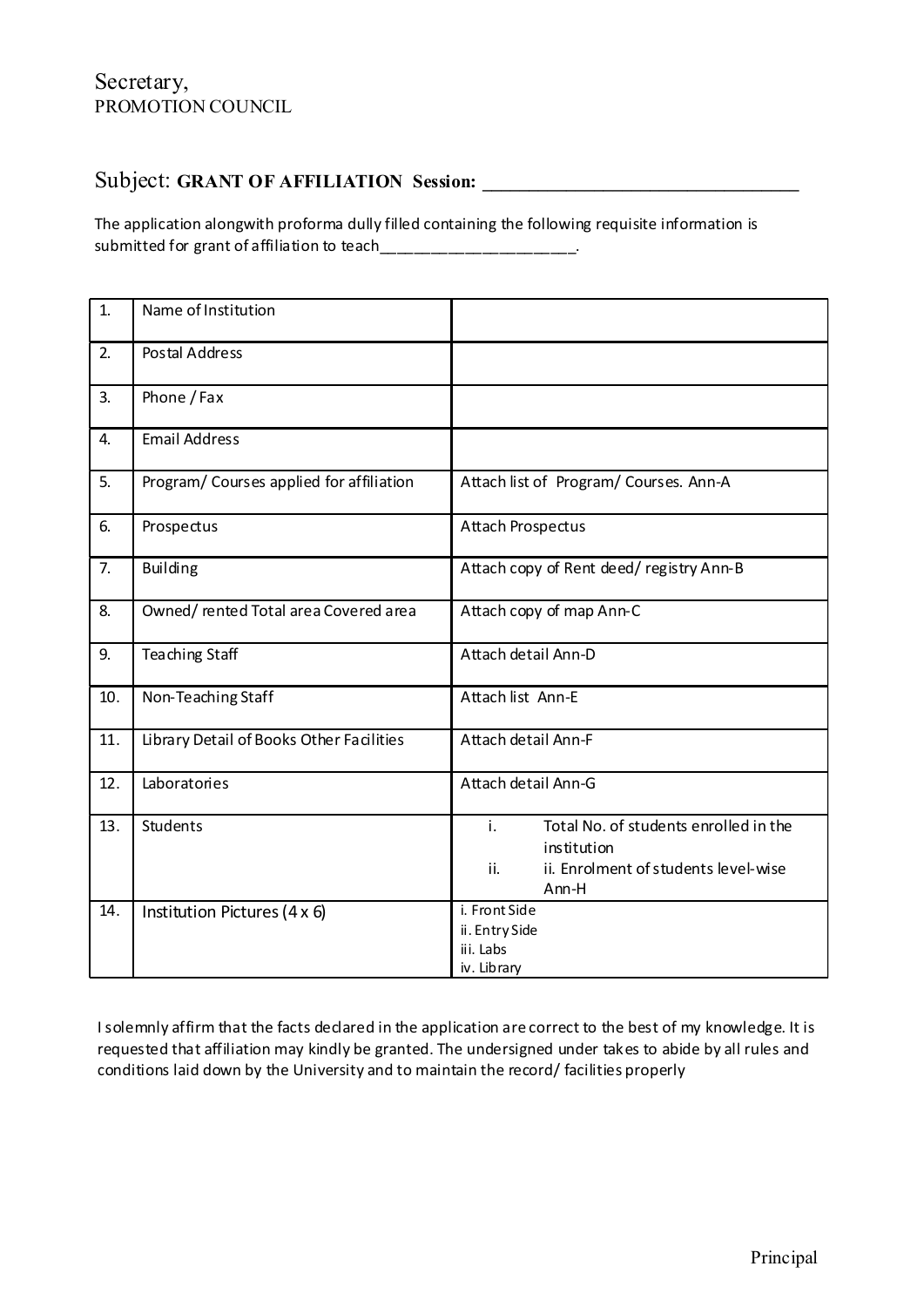## Program/ Courses applied for affiliation Ann-A

| $Sr.$ # | Technologies         | No. Of Seats |
|---------|----------------------|--------------|
|         |                      |              |
|         |                      |              |
|         |                      |              |
|         |                      |              |
|         |                      |              |
|         |                      |              |
|         |                      |              |
|         |                      |              |
|         |                      |              |
|         |                      |              |
|         |                      |              |
|         |                      |              |
|         |                      |              |
|         |                      |              |
|         |                      |              |
|         |                      |              |
|         |                      |              |
|         |                      |              |
|         |                      |              |
|         |                      |              |
|         | Total No.'s Of Seats |              |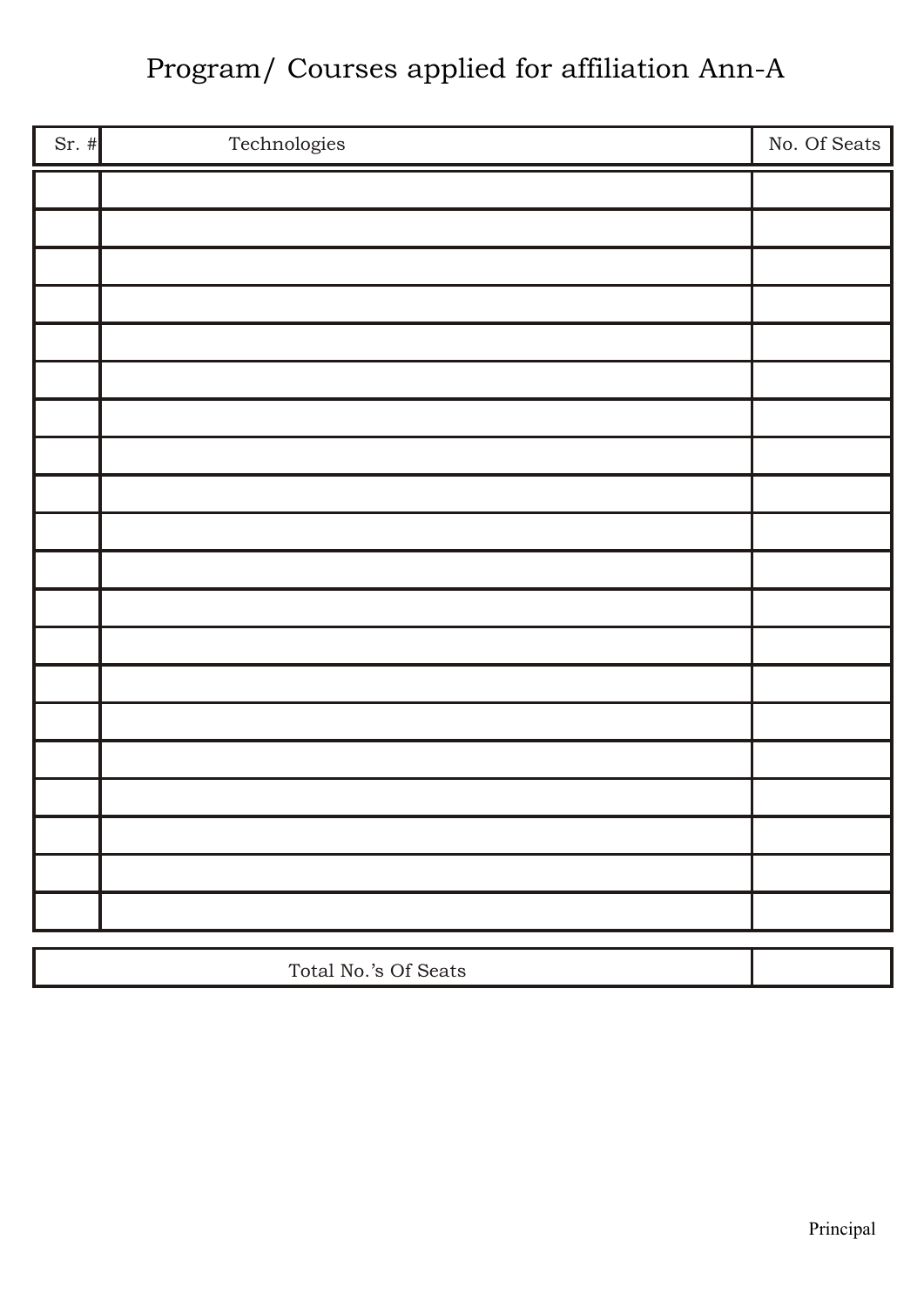# Teaching Staff Ann-D

| Sr.# | $\rm Name$ | F. Name | Qualification | Designation |
|------|------------|---------|---------------|-------------|
|      |            |         |               |             |
|      |            |         |               |             |
|      |            |         |               |             |
|      |            |         |               |             |
|      |            |         |               |             |
|      |            |         |               |             |
|      |            |         |               |             |
|      |            |         |               |             |
|      |            |         |               |             |
|      |            |         |               |             |
|      |            |         |               |             |
|      |            |         |               |             |
|      |            |         |               |             |
|      |            |         |               |             |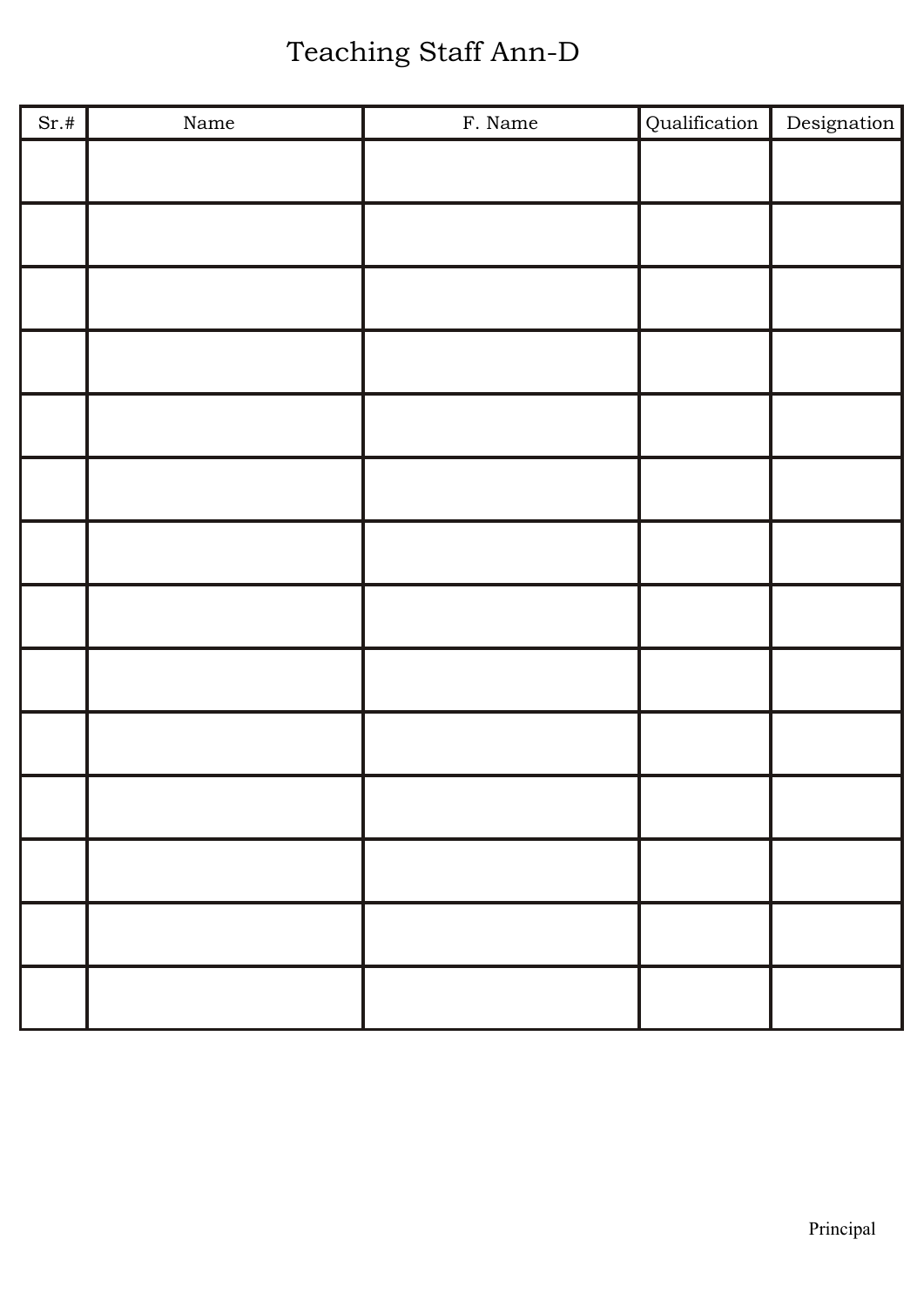# Non Teaching Staff Ann-E

| Sr.# | $\rm Name$ | F. Name | Qualification | Designation |
|------|------------|---------|---------------|-------------|
|      |            |         |               |             |
|      |            |         |               |             |
|      |            |         |               |             |
|      |            |         |               |             |
|      |            |         |               |             |
|      |            |         |               |             |
|      |            |         |               |             |
|      |            |         |               |             |
|      |            |         |               |             |
|      |            |         |               |             |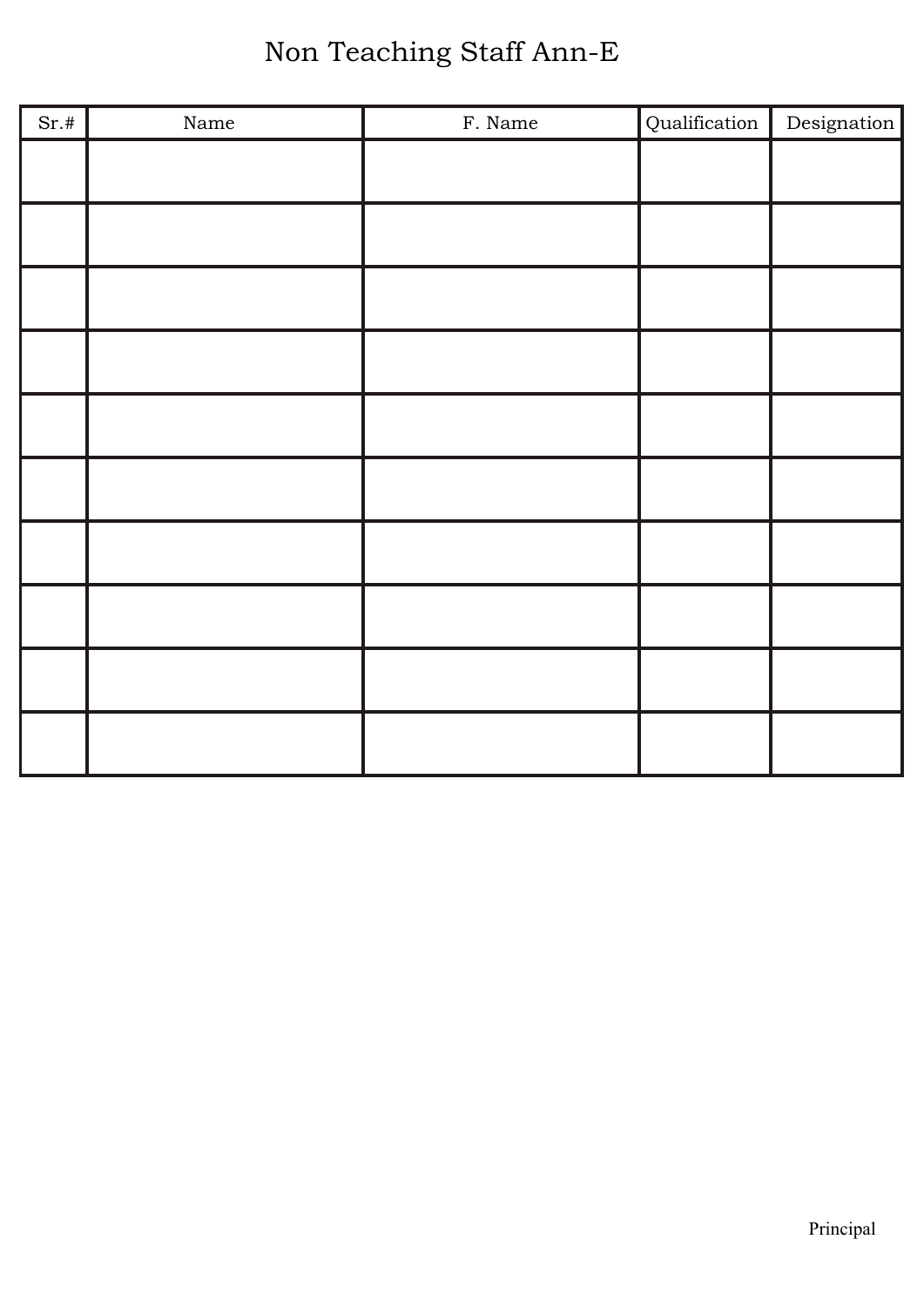# Library Detail of Books / Other Facilities Ann-F

| $\overline{Sr.#}$ | $\mbox{Detial}$ |
|-------------------|-----------------|
|                   |                 |
|                   |                 |
|                   |                 |
|                   |                 |
|                   |                 |
|                   |                 |
|                   |                 |
|                   |                 |
|                   |                 |
|                   |                 |
|                   |                 |
|                   |                 |
|                   |                 |
|                   |                 |
|                   |                 |
|                   |                 |
|                   |                 |
|                   |                 |
|                   |                 |
|                   |                 |
|                   |                 |
|                   |                 |
|                   |                 |
|                   |                 |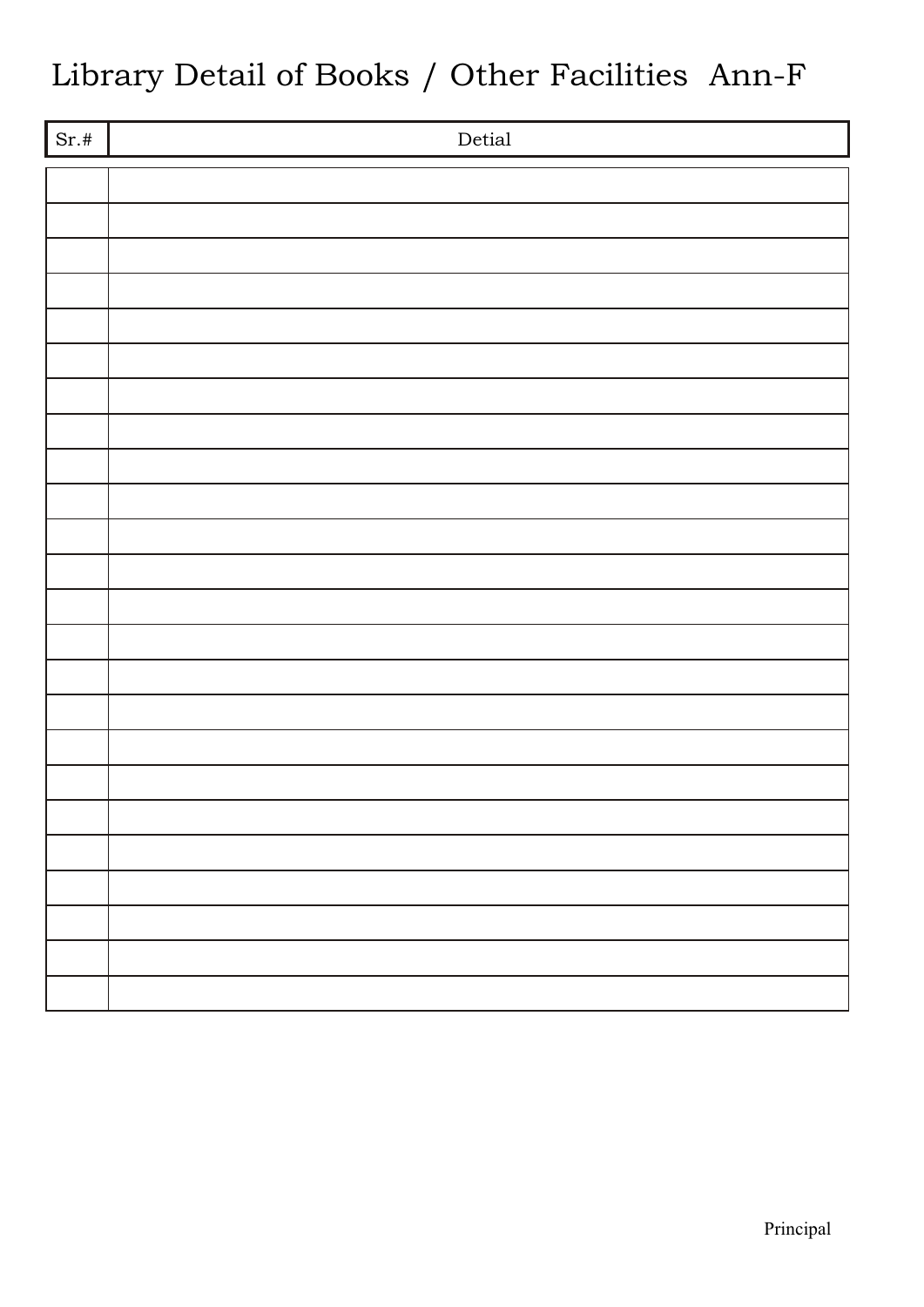## Laboratories Detail Ann-G

| $\vert$ Sr.# | $\mbox{Detial}$ |
|--------------|-----------------|
|              |                 |
|              |                 |
|              |                 |
|              |                 |
|              |                 |
|              |                 |
|              |                 |
|              |                 |
|              |                 |
|              |                 |
|              |                 |
|              |                 |
|              |                 |
|              |                 |
|              |                 |
|              |                 |
|              |                 |
|              |                 |
|              |                 |
|              |                 |
|              |                 |
|              |                 |
|              |                 |
|              |                 |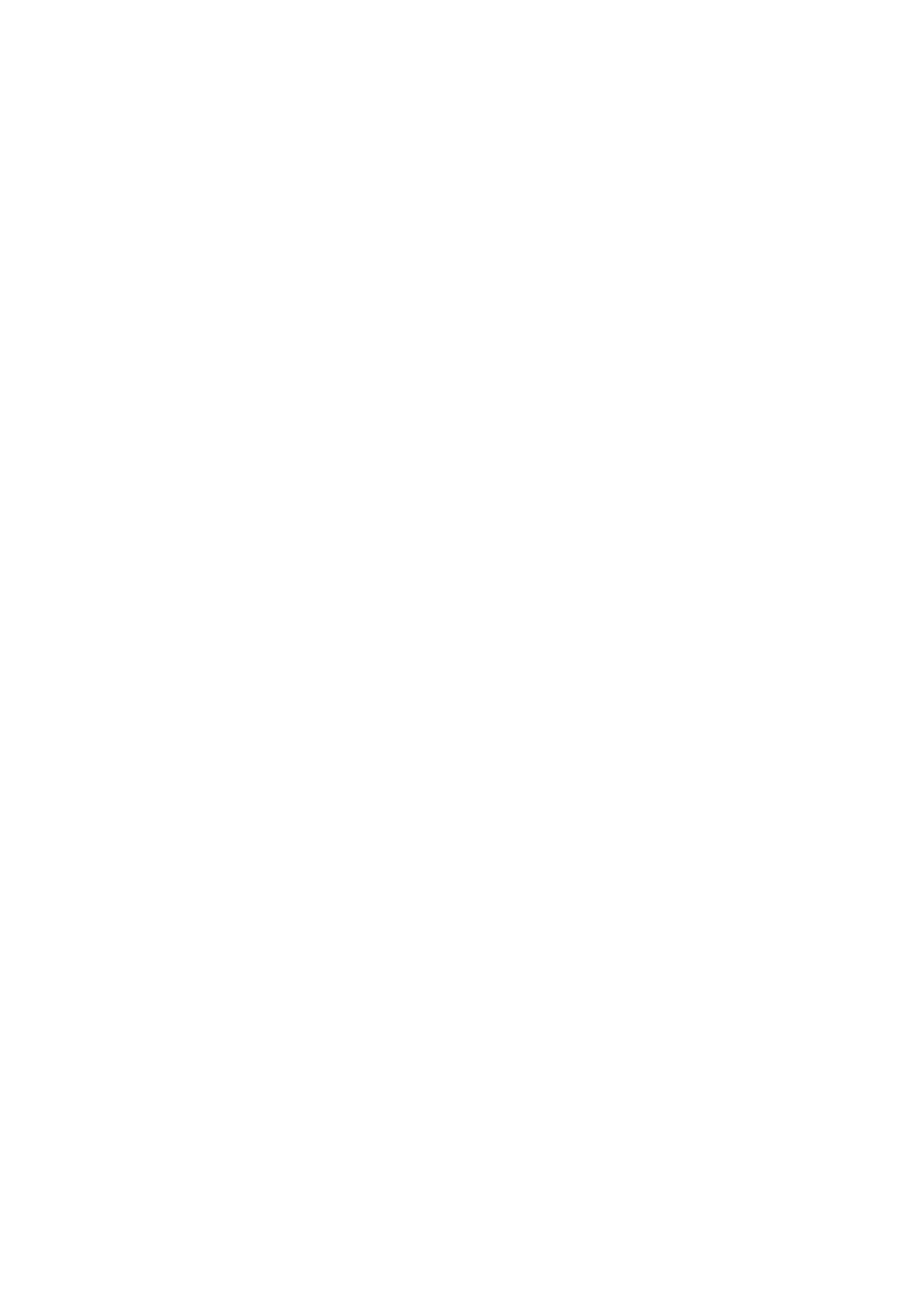## Total No. of students enrolled Ann-H

| Sr. $#$ | Technologies                          | No. Students |
|---------|---------------------------------------|--------------|
|         |                                       |              |
|         |                                       |              |
|         |                                       |              |
|         |                                       |              |
|         |                                       |              |
|         |                                       |              |
|         |                                       |              |
|         |                                       |              |
|         |                                       |              |
|         |                                       |              |
|         |                                       |              |
|         |                                       |              |
|         |                                       |              |
|         |                                       |              |
|         |                                       |              |
|         |                                       |              |
|         |                                       |              |
|         |                                       |              |
|         |                                       |              |
|         |                                       |              |
|         | Total No.'s Of Students in Institute. |              |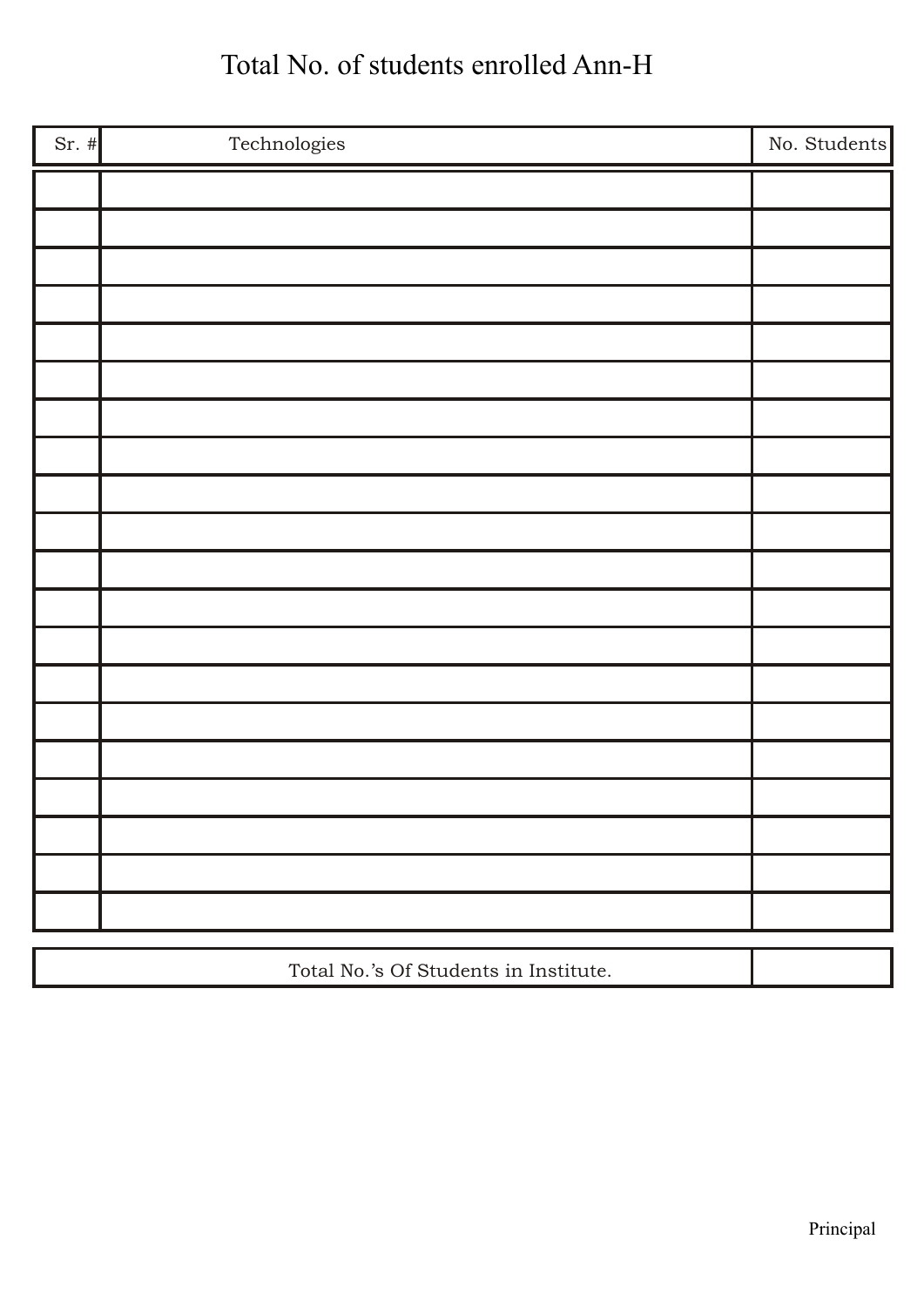## **Institution Pictures (4 x 6)**

i. Front Side

ii. Entry Side